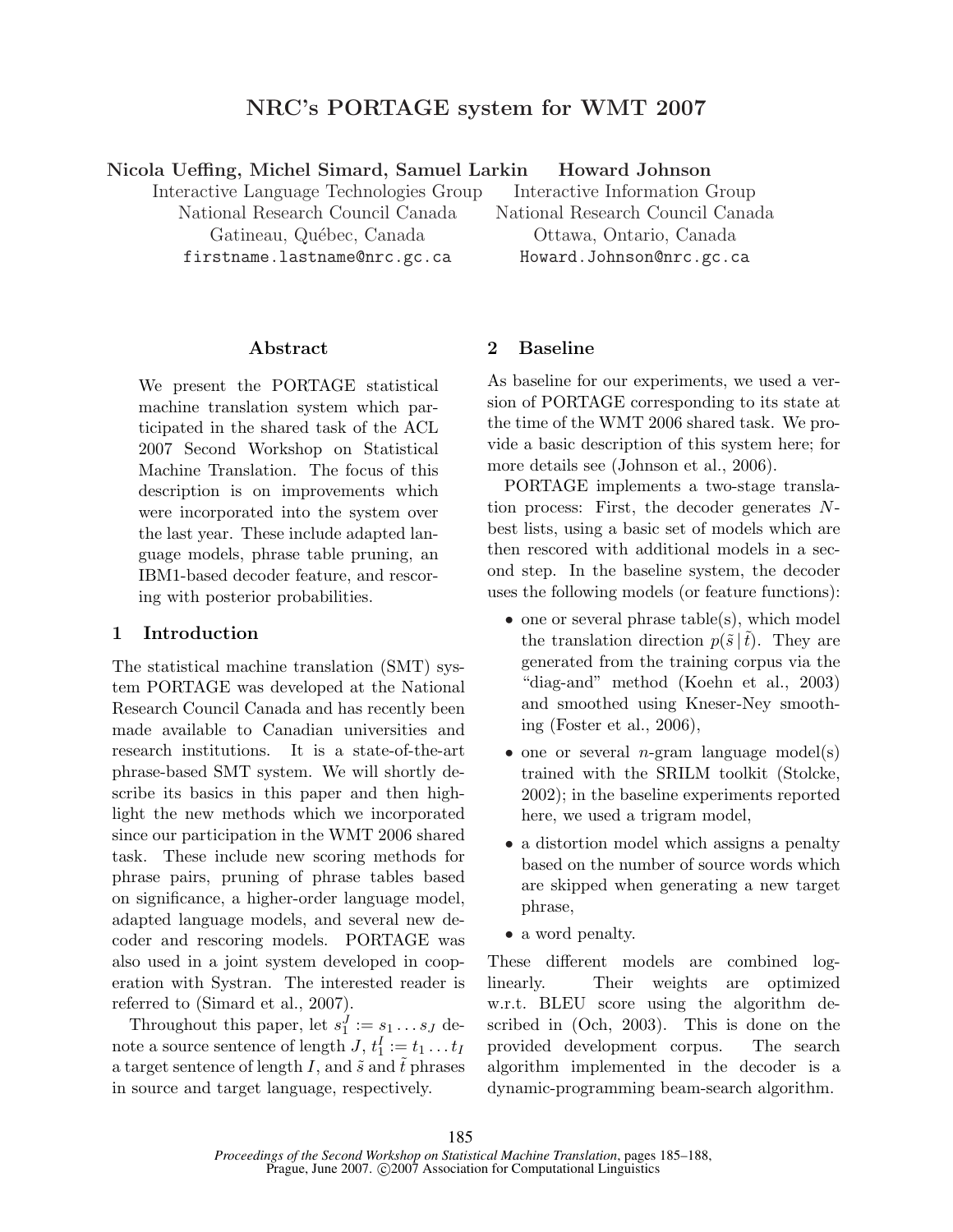After the decoding step, rescoring with additional models is performed. The baseline system generates a 1,000-best list of alternative translations for each source sentence. These lists are rescored with the different models described above, a character penalty, and three different features based on IBM Models 1 and 2 (Brown et al., 1993) calculated in both translation directions. The weights of these additional models and of the decoder models are again optimized to maximize BLEU score.

Note that we did not use the decision-treebased distortion models described in (Johnson et al., 2006) here because they did not improve translation quality.

In the following subsections, we will describe the new models added to the system for our WMT 2007 submissions.

## 3 Improvements in PORTAGE

#### 3.1 Phrase translation models

Whereas the phrase tables used in the baseline system contain only one score for each phrase pair, namely conditional probabilities calculated using Kneser-Ney smoothing, our current system combines seven different phrase scores.

First, we used several types of phrase table smoothing in the WMT 2007 system because this proved helpful on other translation tasks: relative frequency estimates, Kneser-Ney- and Zens-Ney-smoothed probabilities (Foster et al., 2006). Furthermore, we added normalized joint probability estimates to the phrase translation model. The other three scores will be explained at the end of this subsection.

We pruned the generated phrase tables following the method introduced in (Johnson et al., 2007). This approach considers all phrase pairs  $(\tilde{s},t)$  in the phrase table. The count  $C(\tilde{s},t)$ of all sentence pairs containing  $(\tilde{s}, \tilde{t})$  is determined, as well as the count of all source/target sentences containing  $\tilde{s}/\tilde{t}$ . Using these counts, Fisher's exact test is carried out to calculate the significance of the phrase pair. The phrase tables are then pruned based on the p-value. Phrase pairs with low significance, i.e. which are only weakly supported by the training data, are pruned. This reduces the size of the phrase tables to 8-16% on the different language pairs. See (Johnson et al., 2007) for details.

Three additional phrase scores were derived from information on which this pruning is based:

- the significance level (or p-value),
- the number  $C(\tilde{s},\tilde{t})$  of sentence pairs containing the phrase pair, normalized by the number of source sentences containing  $\tilde{s}$ ,
- $C(\tilde{s},\tilde{t})$ , normalized by the number of target sentences containing  $\tilde{t}$ .

For our submissions, we used the last three phrase scores only when translating the EuroParl data. Initial experiments showed that they do not improve translation quality on the News Commentary data. Apart from this, the systems for both domains are identical.

#### 3.2 Adapted language models

Concerning the language models, we made two changes to our system since WMT 2006. First, we replaced the trigram language model by a 4 gram model trained on the WMT 2007 data. We also investigated the use of a 5-gram, but that did not improve translation quality. Second, we included adapted language models which are specific to the development and test corpora. For each development or test corpus, we built this language model using information retrieval<sup>1</sup> to find relevant sentences in the training data. To this end, we merged the training corpora for EuroParl and News Commentary. The source sentences from the development or test corpus served as individual queries to find relevant training sentence pairs. For each source sentence, we retrieved 10 sentence pairs from the training data and used their target sides as language model training data. On this small corpus, we trained a trigram language model, again using the SRILM toolkit. The feature function weights in the decoder and the rescoring model were optimized using the adapted language model for the development corpus. When translating the test corpus, we kept these weights, but replaced the adapted

<sup>&</sup>lt;sup>1</sup>We used the lemur toolkit for querying, see http://www.lemurproject.org/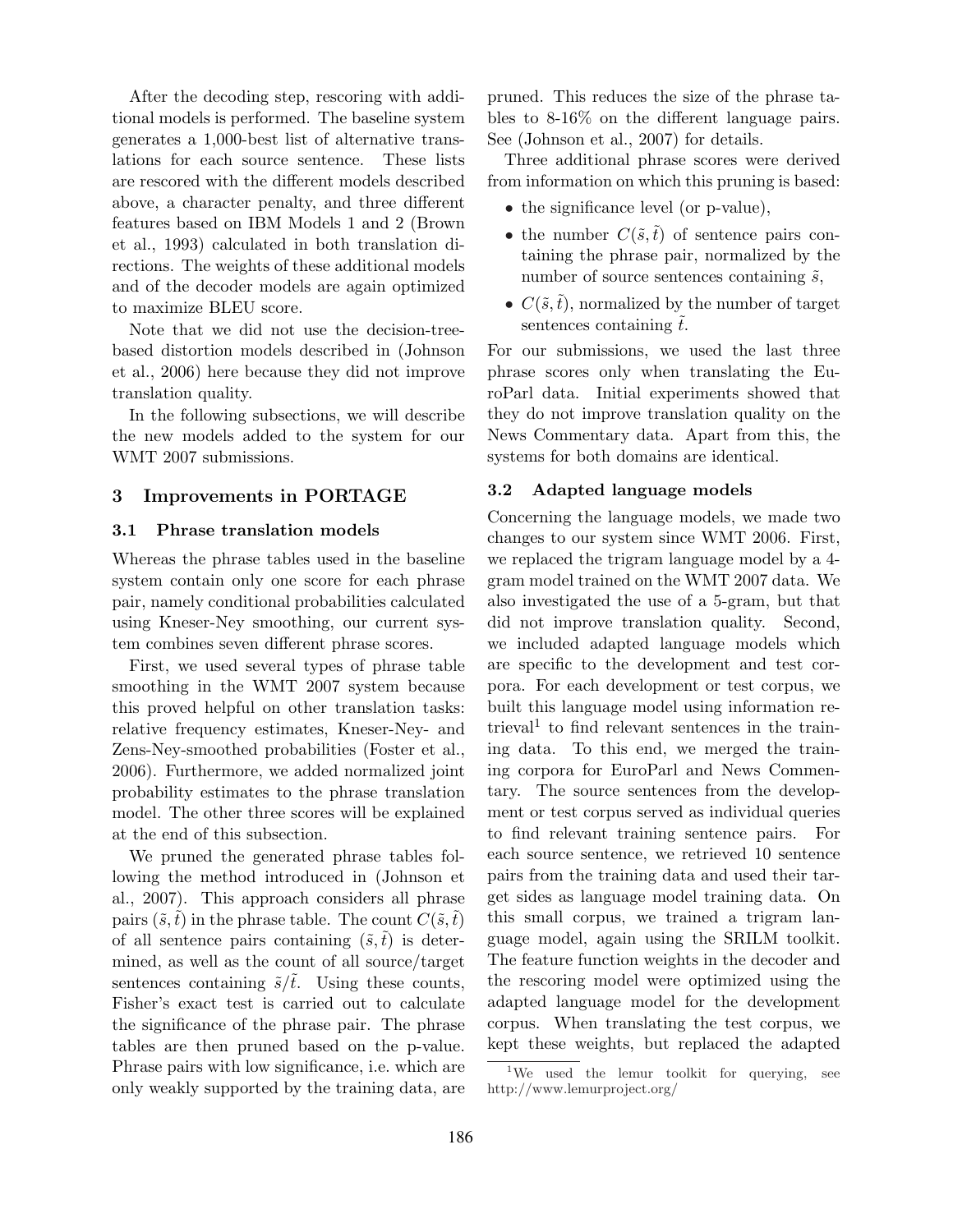language model by that specific to the test corpus.

### 3.3 New decoder and rescoring features

We integrated several new decoder and rescoring features into PORTAGE. During decoding, the system now makes use of a feature based on IBM Model 1. This feature calculates the probability of the (partial) translation over the source sentence, using an IBM1 translation model in the direction  $p(t_1^I | s_1^J)$ .

In the rescoring process, we additionally included several types of posterior probabilities. One is the posterior probability of the sentence length over the N-best list for this source sentence. The others are determined on the level of words, phrases, and  $n$ -grams, and then combined into a value for the whole sentence. All posterior probabilities are calculated over the Nbest list, using the sentence probabilities which the baseline system assigns to the translation hypotheses. For details on the posterior probabilities, see (Ueffing and Ney, 2007; Zens and Ney, 2006). This year, we increased the length of the N-best lists from 1,000 to 5,000.

#### 3.4 Post-processing

For truecasing the translation output, we used the model described in (Agbago et al., 2005). This model uses a combination of statistical components, including an  $n$ -gram language model, a case mapping model, and a specialized language model for unknown words. The language model is a 5-gram model trained on the WMT 2007 data. The detokenizer which we used is the one provided for WMT 2007.

### 4 Experimental results

We submitted results for six of the translation directions of the shared task: French  $\leftrightarrow$  English, German  $\leftrightarrow$  English, and Spanish  $\leftrightarrow$  English.

Table 1 shows the improvements resulting from incorporating new techniques into PORTAGE on the Spanish  $\rightarrow$  English EuroParl task. The baseline system is the one described in section 2. Trained on the 2007 training corpora, this yields a BLEU score of 30.48. Adding the new phrase scores introduced in section 3.1

yields a slight improvement in translation quality. This improvement by itself is not significant, but we observed it consistently across all evaluation metrics and across the different development and test corpora. Increasing the order of the language model and adding an adapted language model specific to the translation input (see section 3.2) improves the BLEU score by 0.6 points. This is the biggest gain we observe from introducing a new method. The incorporation of the IBM1-based decoder feature causes a slight drop in translation quality. This surprised us because we found this feature to be very helpful on the NIST Chinese  $\rightarrow$  English translation task. Adding the posterior probabilities presented in section 3.3 in rescoring and increasing the length of the N-best lists yielded a small, but consistent gain in translation quality. The overall improvement compared to last year's system is around 1 BLEU point. The gain achieved from introducing the new methods by themselves are relatively small, but they add up.

Table 2 shows results on all six language pairs we translated for the shared task. The translation quality achieved on the 2007 test set is similar to that on the 2006 test set. The system clearly performs better on the EuroParl domain than on News Commentary.

Table 2: Translation quality in terms of BLEU[%] and NIST score on all tasks. Truecased and detokenized translation output.

|      |                   | test2006 |             | test2007    |             |  |  |  |  |  |
|------|-------------------|----------|-------------|-------------|-------------|--|--|--|--|--|
| task |                   | BLEU     | <b>NIST</b> | <b>BLEU</b> | <b>NIST</b> |  |  |  |  |  |
| Eu   | $D\rightarrow E$  | 25.27    | 6.82        | 26.02       | 6.91        |  |  |  |  |  |
|      | $E \rightarrow D$ | 19.36    | 5.86        | 18.94       | 5.71        |  |  |  |  |  |
|      | $S\rightarrow E$  | 31.54    | 7.55        | 32.09       | 7.67        |  |  |  |  |  |
|      | $E \rightarrow S$ | 30.94    | 7.39        | 30.92       | 7.41        |  |  |  |  |  |
|      | $F \rightarrow F$ | 30.90    | 7.51        | 31.90       | 7.68        |  |  |  |  |  |
|      | $E \rightarrow F$ | 30.08    | 7.26        | 30.06       | 7.26        |  |  |  |  |  |
| NC   | $D \rightarrow F$ | 20.23    | 6.19        | 23.17       | 7.10        |  |  |  |  |  |
|      | $E \rightarrow D$ | 13.84    | 5.38        | 16.30       | 5.95        |  |  |  |  |  |
|      | $S \rightarrow E$ | 31.07    | 7.68        | 31.08       | 8.11        |  |  |  |  |  |
|      | $E \rightarrow S$ | 30.79    | 7.73        | 32.56       | 8.25        |  |  |  |  |  |
|      | $F \rightarrow F$ | 24.97    | 6.78        | 26.84       | 7.47        |  |  |  |  |  |
|      | $E \rightarrow F$ | 24.91    | 6.79        | 26.60       | 7.24        |  |  |  |  |  |
|      |                   |          |             |             |             |  |  |  |  |  |